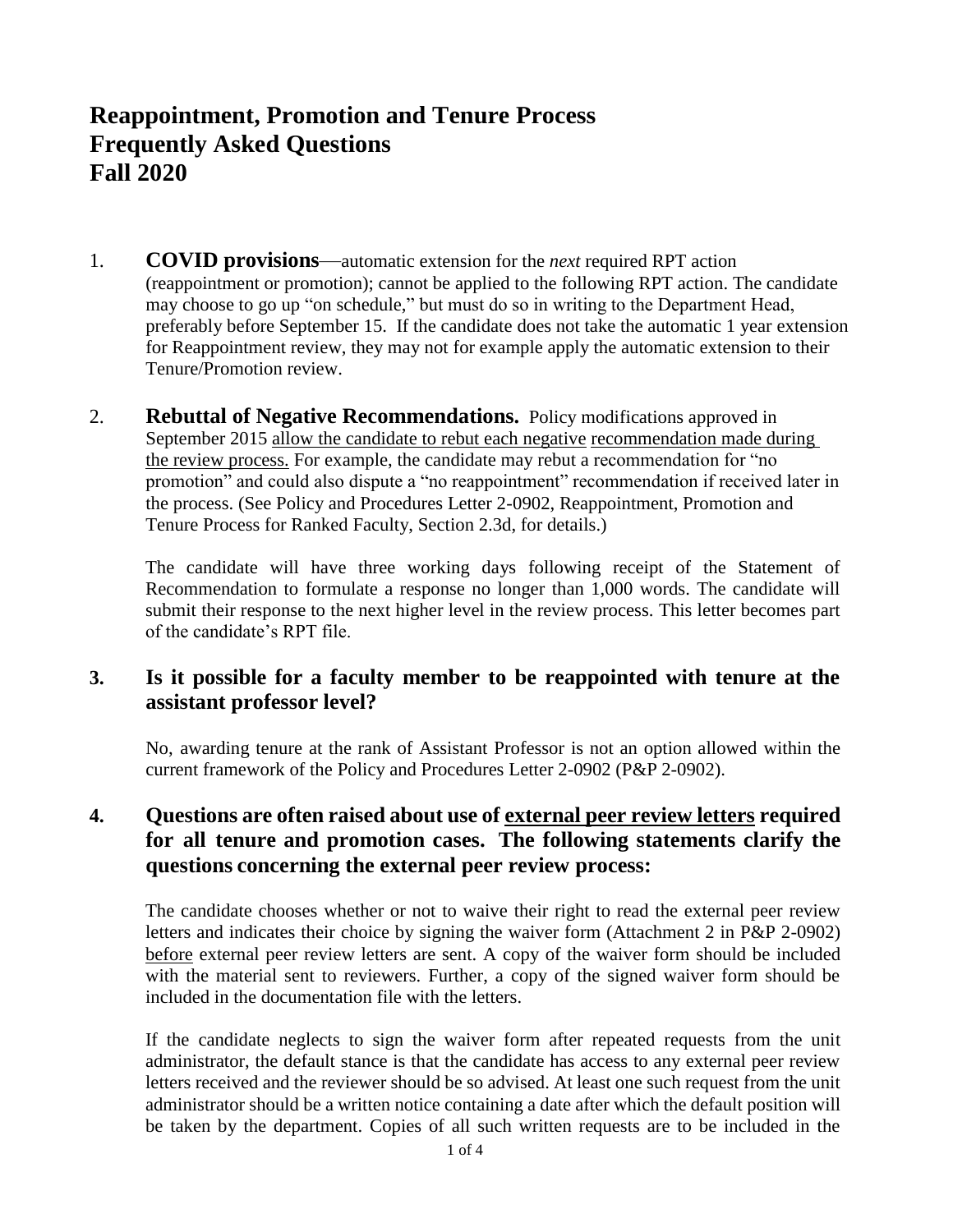documentation file. (See Question 9 below for further comments.)

Support letters written by faculty and administrative personnel from across OSU's campuses can be included in the candidate's documentation file, but these letters do not qualify as external peer review letters.

As mentioned in the policy, the candidate should be asked to provide a slate of names and the unit administrator and/or unit personnel committee should also provide names. From these two lists a group of names should be selected in a fair and objective manner. A random selection process does not qualify as a "fair and objective manner."

If the candidate fails to provide a slate of names of potential reviewers, then the process will continue with letters requested only from reviewers identified by the unit administrator and/or unit personnel committee.

The candidate should be provided with a copy of the body of the letter and materials sent to the reviewers. In the event the candidate waives his/her right to see the peer review letters, the actual names of the reviewers should not be provided to the candidate. Of course, if the candidate does not waive his/her right to see the peer review letters, the identity of the reviewers will be known once the review process is complete. Additionally, the "fair and objective" method used to select peer reviewers should be consistent for all candidates in a department.

At least three letters are required for candidates considered for promotion and/or tenure, although many departments prefer five; it is recommended that requests be sent to more than three reviewers so accommodate instances in which a letter writer fails to follow through and does not provide an assessment of the candidate's research. All letters received must be included in the candidate's documentation file.

If the waiver of access form was signed by the candidate at the beginning of the RPT process, the peer review letters should be removed from the documentation file when materials are returned to the college/department. These confidential letters should be retained in a separate, secure location for a minimum of three years.

# **5. When a faculty member** *has waived* **the right to see their peer review letters and a Statement of Recommendation is being written, how should an OSU reviewer (departmental committee/unit administrator/collegelevel committee/dean) relate comments to statements made in specific peer review letters?**

If a faculty member has waived their right to see written peer responses, it is not appropriate to use any reference (name, institution, etc.) that would allow identification of the peer reviewer. It would be appropriate; however, to code the letters, i.e., Peer Ltr. #1, #2, etc., so that comments made in a particular letter can be referenced, if need be, in a Statement of Recommendation being written by an OSU reviewer. The code for the letters is to be included as part of the documentation file in the section for the peer review letters in order to expedite reading the materials.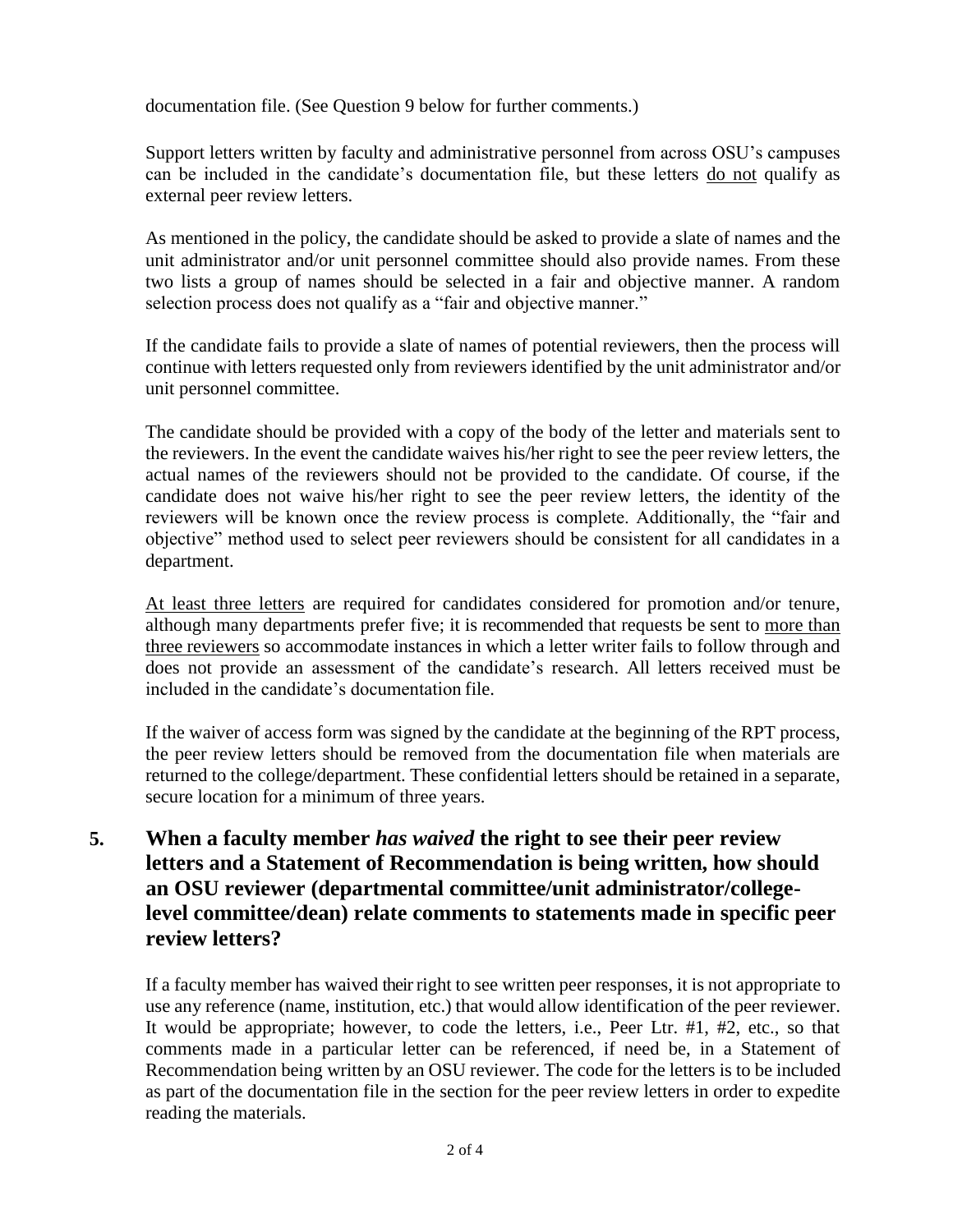If a faculty member has not waived his/her rights to see peer review responses, there is no need to code letters for reference of comments since the faculty member has full access to read/review all responses received.

# **6. If a negative recommendation is given, and the candidate has not waived his/her right to access the letters, does the candidate get to see the letters before he/she provides a rebuttal?**

Yes. In fact, if the candidate has not waived his/her right to access the peer review letters, the candidate should be informed when the letters are received and where they can be accessed for viewing, independent of any recommendation.

## **7. Is it permissible for a unit administrator to include documentation for a sanction/ disciplinary action in the RPT documentation file?**

Yes, policy modifications approved in September 2015 state that "sanctions that are in the personnel file shall be included" in the documentation file.

## **8. When the Statement of Recommendation is prepared by the departmental personnel committee or the college-level committee, can a minority report be included?**

Yes. The committee members belonging to the minority will decide if they want to include a minority report within the Statement of Recommendation developed by the departmental and/or college-level committee.

If a minority report is included, the majority and minority reports should be contained within the one Statement of Recommendation and should be clearly titled as the "Majority Report" or "Minority Report." The arguments provided in each section should include a frank discussion of the positive and negative findings of respective committee members.

# **9. When the Statement of Recommendation is prepared by the departmental and/or college-level committee, how should the vote of the group be recorded?**

The Statement of Recommendation should include the vote for the recommended action. For example, rather than indicating a 'split' vote occurred, the actual vote for the recommended action should be recorded: 5 for, 2 against, 1 abstention.

# **10. What steps should be taken if a faculty member/candidate refuses to submit needed RPT documents and/or sign the waiver for access to peer review letters?**